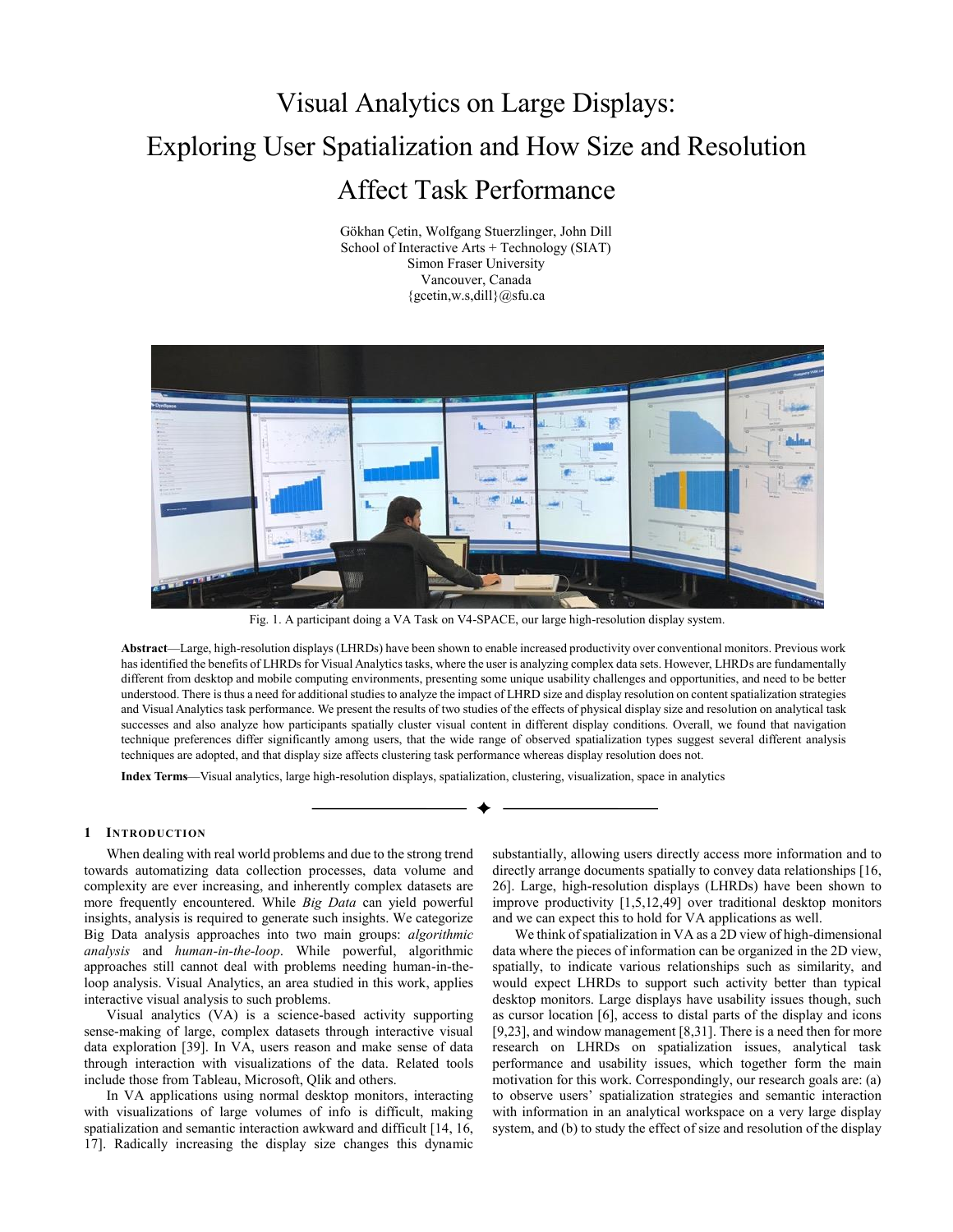system on visual analytics task completion success. Our research questions (RQs) are:

RQ1: How do people use the (large) space of an LHRD to cluster items while trying to solve analytical problems that require reorganization of the content? More specifically, we ask which users consider when clustering; topical relations, visual similarity, or common dimensions of charts?

RQ2: Do larger displays help users to do better in VA tasks? How does task success change as screen size is increased?

RQ3: How does task success change as resolution is increased? Does higher resolution improve task success in VA tasks?

Our first study addresses RQ1. In this study, spatialization on LHRDs is not compared to desktop monitors. Since LHRDs are characteristically different from small monitors, we explore how spatialization takes place on LHRDs. To observe clustering behavior on large displays, we gave users a VA task involving 2D data charts.

The second study addresses RQ2 with a within-subjects design. RQ3, on the effect of display resolution on VA task success, used a between-subject design where subjects were randomly assigned to three groups, where each group was given one of 720p, 1080p or 2160p (4K) resolution on the same underlying physical displays to investigate the effect of higher resolution on task success.

The main contributions of this paper are:

- A study exploring navigation methods as well as spatialization and manual clustering behaviours of users during VA tasks on LHRDs. We observed large individual differences in both preferred navigational methods (physical vs. virtual) and spatialization methods.
- A study evaluating and analysing VA task successes under different display size and resolution conditions. We found that while large displays help, there are again large individual differences. Display resolution appears not to have a significant affect.

The rest of the paper is organized as follows: Sections 2 and 3 describe related work and the apparatus. The two studies conducted for this work are described in sections 4 and 5. Section 6 contains a discussion, summary and conclusions.

## **2 RELATED WORK**

A Virginia Tech study investigated the effects of information layout, screen size, and field of view (FOV) on user performance in an Information-Rich Virtual Environment (IRVE) [29]. IRVEs consist not only of 3D graphics and other spatial data, but also include more abstract or symbolic information related to the space [10]. The authors designed and evaluated two information layout techniques to support search and comparison tasks. They compared a single monitor and a tiled nine-panel large display in a between-subjects design. For the evaluation, users were timed, tracked for correctness, and asked to rate both difficulty and satisfaction on each task. The authors posed a set of research questions, including one in which we were particularly interested: "Do the advantages of a single layout space hold if the screen size is increased?" The best performing layout technique on a small display was "Viewport Space"; however, it was outperformed by another called "Object Space" on the nine-screen display [29]. As the study suggested, large displays are different environments than conventional desktop monitors, with their own set of challenges and advantages, which need to be identified by LHRD studies.

# **2.1 Content Spatialization on LHRDs**

Previous research indicated that clustering information reduces the amount of visual search needed to find the elements required for problem-solving [34]. Another study shows that a spatial contiguity effect applies to how deeply a user learns [39], i.e., that students learn more deeply when extraneous material is excluded rather than included, and when related content is placed near the item being considered rather than far from it. This learning effect is relevant, since training is required for participants using a system for the first time [36], especially for analysis tasks that require tool understanding and analytical thinking patterns [25].

Endert et al. presented the results of a study where users performed a spatial sense-making task on a LHRD (a 5x2 grid of 17" LCDs) in the LightSPIRE system [16]. Our current work shares much common ground and methodology with this study. We are primarily interested in the analysis of spatial layout of visual information and about what structure exists within the user-generated clusters. Participants used three distinct patterns of spatial organization: Topical, temporal and hybrid clustering [16]. Most used topical clusters; while a third used temporal information when organizing their workspace. One participant used hybrid clustering to balance temporal awareness and understanding of topical relations. Other interesting clustering characteristics not used by Endert et al. include intra-cluster cooccurrences and transitivity – how connected different clusters are. Also of interest would be a measure of cluster independence and whether positioning or inter-cluster distance symbolizes any relation.

Spatial organization does not necessarily take place the same way on large displays [2]. One argument for this is that, compared to conventional monitors, the required type of navigation within the content is different. Previous work has shown that users spatially organized content quite differently when there was a physical workspace (which requires more physical navigation) such as a LHRD, as compared to a virtual workspace, where the users must navigate using virtual navigation techniques [2].

Andrews and North [2] explicitly examined the use of spatial sense-making techniques within two environments – a 33-megapixel LHRD and a small desktop monitor. Their study task used a basic analytic tool relying on manual spatial organization as the primary evidence marshalling technique [1,32]. The results demonstrate that the two approaches for providing a sense-making space, physical and virtual workspaces, are not equally effective, and that the greater embodiment afforded by the physical workspace changes how the space is perceived and used. Dourish explains the concept as follows: "Embodiment denotes a form of participative status. (It) is about the fact that things are embedded in the world, and the ways in which their reality depends on being embedded. So, it applies to spoken conversations just as much as to apples and bookshelves; but it's also dividing a line between an apple and the idea of an apple [13]".

Spatial representations of data on large displays are expected to aid understanding. However, the question of *what properties of a spatial representation significantly support cognitive processing* is still open. In this context, Ragan et al. explored how spatial layout and view control impact learning, by investigating the role of persistent visibility when working with large displays [30].

Their first experiment investigated how memory (detail recall) and learning (comprehension) performance are affected by spatial distribution of information in a visual presentation, while viewing was either automatic or interactively controlled. They hypothesized that a spatially distributed layout would support superior learning in comparison to a non-spatial one, i.e., a slideshow layout in which new information replaces with the previous, and that interactive, usercontrolled viewing would improve task performance over noninteractive, automated viewing. Surprisingly the results did not support their hypotheses. Learning scores were significantly lower in the distributed layout than in the slideshow-style presentations [30]. Also, there were no significant differences due to the viewing mode (automatic vs. user-controlled).

A second experiment studied the effects of persistent visibility, where in contrast the images did not disappear after having been shown for a while. The results showed that learning scores with the persistent-visibility distributed layout were superior to the automatic and interactive distributed presentations, as hypothesized [30].

Thus, interestingly, spatial distribution of the information did not help learning on its own, but it did help with persistent visibility.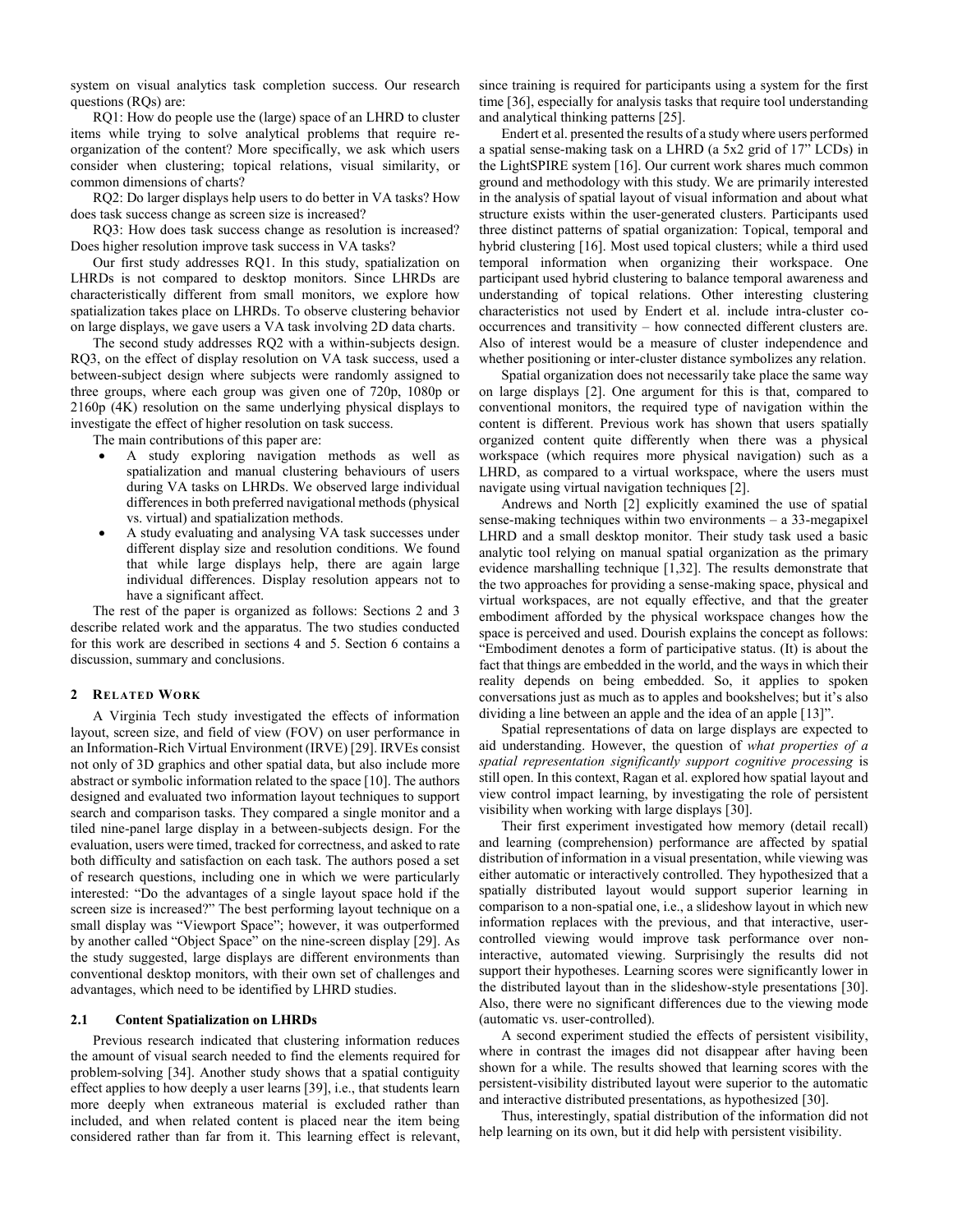## **2.2 Impact of Display Size and Resolution**

Others have also considered aspects related to our RQ1. Reda et al. present the results of a small-scale study to understand how display size and resolution affect insight. Although their results verify the generally accepted benefits of large displays, they also provide mixed results for extant work and propose explanations by considering the cognitive and interaction costs associated with visual exploration [48].

Arguably the closest work to our second study is Ni et al.'s paper suggesting that increased display size and resolution improve task performance in IRVEs [27]. They showed that among a highresolution small monitor, rear-projected screen, and a tiled highresolution display system, users were most successful at search and comparison tasks on LHRDs. In addition, users working with large displays became less reliant on wayfinding aids in acquiring spatial knowledge [27]. While Ni et al. investigated 3D spatial performance, which is different from the VA activities that are the focus of this work, the research questions are very similar. Thus, we follow a similar approach in terms of exploring the effects of physical screen size, display resolution and spatialization effects. In their work, the authors isolated display size and resolution as independent variables by using three different display technologies: A high-resolution small desktop display; a single projector provides a large, low-resolution display; and an array of projectors produces a LHRD.

Ni et al.'s experimental findings demonstrated the advantages of increased size and resolution [27]. As a general guideline, the LHRD was the preferred choice for IRVE applications, since it facilitates both spatial navigation and information gathering. Interestingly, a large low-resolution rear-projected screen outperformed a regular-sized monitor with a higher resolution. Our study tests this phenomenon in a different way but with a similar study design. The authors also ask in their future work section if there is an upper bound beyond which users will be overwhelmed by the displayed information. We investigate this aspect in terms of "information density".

#### **3 APPARATUS**

The apparatus for our studies consists of physical displays (V4- SPACE), a software tool (DynSpace+), and datasets to be analyzed.

## **3.1 Display System: V4-SPACE**

Our research uses a very large display system called V4-SPACE to support our research on how LHRDs can support VA tasks for a single user. Our goal was to observe and analyze how physical size, resolution, and content spatialization on the workspace affect user performance on LHRD in VA tasks.

V4-SPACE consists of a 1x7 array of large, tiled monitors, each a vertically oriented 85" 4K Samsung Smart TV. An additional 21" monitor sits in front of the user (visually below the view of the monitors) and is used for *auxiliary tasks*. The main display has a total of 15120 x 3840 pixels, which makes V4-SPACE a 58-megapixel display system with 52 PPI pixel density. While the aspect ratio of a single display is 9:16, the system ratio is 63:16, about 4:1. The main display is 7.41 m by 1.88 m. With the 1x7 grid, there are no horizontal bezels and only 6 vertical ones.

V4-SPACE is driven by a single computer with an Intel i7-6700K processor at 4GHz with four PCI Express Gen 3 slots. The displays are driven by two nVidia Quadro M5000 cards, which provide four 4K outputs each, hardware synchronized through a Quadro Sync card. The auxiliary desktop monitor was also present but used only to support answering questionnaires.

The system is designed for a single user who has a fixed position in front of the display system, about 3.3 m from each monitor. At this distance V4-SPACE is a "super-retina" display. The monitors are arranged in a circular arc  $(\sim 131^\circ$  horizontal field-of-view, FOV) such that each monitor is equidistant to the user. This avoids information legibility issues due to non-uniform distances. As a limited form of physical navigation, the user may rotate a swivel chair to look at different parts of V4-SPACE.

Interaction is through keyboard and mouse. To support the high resolution of V4-SPACE, we use a Razer DeathAdder Chroma 10000 PPI optical gaming mouse. We used this mouse with a high gain factor on mouse acceleration. Such a combination is the best available input option: it enables the user to access every corner of the display with a (large) wrist movement, while still affording pixel accurate pointing.



Fig. 2. Upper image: Simplified version of DynSpace+ used in Study I to observe content spatialization and how users cluster charts. Lower image: version of DynSpace+ used in Study II, with enriched analysis features.

# **3.2 Visual Analytics Tool: DynSpace+**

The tool used for this work was DynSpace+, with slightly different versions used for studies I and II (Fig. 2). The first study on exploring users' spatialization and information clustering approaches on LHRDs used a simplified version; all inapplicable functionality was removed to avoid distractions during the classification tasks. All analytical functionalities were available for the sense-making tasks that they were the focus of our second study (Fig. 2).

DynSpace+ is a browser-based VA tool written in JavaScript. There are two panels: a Data Panel on the left side showing data dimensions, and a main visualization panel on the right. Data dimensions are classified as categorical, numerical, or date & time. Users can select data dimensions, drag and drop them into charts in the visualization panel for analysis.

The visualization panel contains data charts to explore relations between selected data dimensions. A chart in DynSpace+ is a 2D data plot (currently a scatterplot, histogram, bar chart, or row chart). Charts are in rectangular sub-panels that a user can move, resize, add, or remove. Users can filter charts in multiple ways. Through filters, users can focus on details, separate parts of data, and/or remove outliers. Filters can be applied either globally to all existing charts or locally to selected charts. All charts are coordinated through brushing and linking.

DynSpace+ was designed to aid analysis of complex datasets – to gain insights, or answer questions about the data. Sample task questions include: "Do critics and ordinary users usually have similar opinions of a video game?" (videogame dataset), "How high are the shipping costs for a delivery truck as compared to air shipping?" (superstore dataset), "Among the states in which females are <50% of the population, which state has the highest percentage of Hispanics?" (US Census data).

DynSpace+ initially displays a number of charts, each generated automatically by picking random data dimension pairs. These initial charts use about half of the V4-SPACE workspace. The initial display of charts is a simple array with no clustering. Enough free space is left for the user to arrange the spatial layout of the content as they wish, e.g., by moving charts and creating clusters. As the initially displayed charts are only a subset of all charts that can be generated, users were shown how to create additional charts, as needed.

DynSpace+ uses a layout manager that enforces complete visibility of charts at all times by not allowing charts to partially or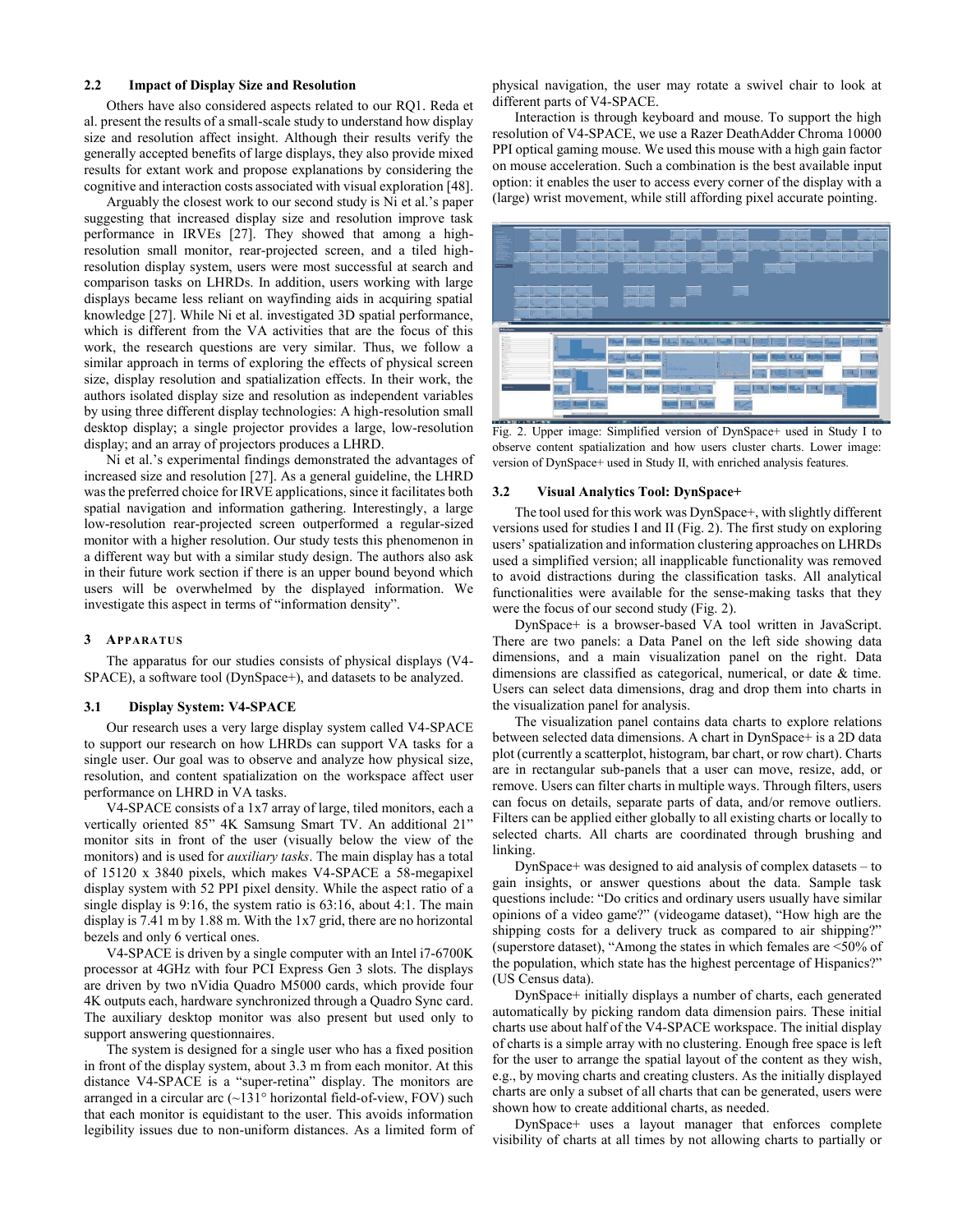completely overlay one another. The available space is divided into invisible rows and columns so that the clusters always appear as an array as in Fig. 3. A chart originally takes up a 1x1 "unit" space but it can be it can be increased to any multiple. The reason behind the design decision was to retain persistent chart visibility and ensure easy organization of over a hundred charts available on the screen.

We could have clustered the initial charts. This idea is not new, and many clustering algorithms have been used in various systems, including those focusing on VA tasks [19,20,23,33,37]. However, as Schreck et al. summarize [37], the unsupervised nature of the clustering algorithm can be disadvantageous, resulting in clusters and layouts that do not comply with user preferences, expectations or the application context [37]. Or worse, they may inappropriately bias the user's exploration. We thus intentionally provided no initial clustering, keeping the process entirely manual and up to the user.

# **3.3 Datasets for the VA Evaluation**

The quality and quantity of the used data need to be considered carefully. Enrico Bertini discusses problems related to too much data, such as cluttered displays, performance drop, information loss and limited cognition [7]. On the other hand, if the dataset is too small, analysis becomes trivial.

We used the following datasets in this work: the 2016 US Census Data [43], an aircraft-bird strike dataset [41], a videogame sales dataset [42], and a superstore dataset [44]. All datasets we too large to be displayed in their entirety on V4-SPACE, but parts of the datasets are still "small" enough to be comprehensible within a time frame appropriate for a user study.

Consistent with Keim's VA mantra [21] (Analyze First, Show the Important, Zoom, Filter and Analyze Further, Details-on-Demand), a variant of Shneiderman's visual information-seeking mantra [38], users are first given an overview consisting of an initial random set of charts, and are able to "zoom" to request more details. Details for each data point on every chart are provided on demand, through mouse hover functionality, which shows all attributes related to the data point. This avoids distracting users with factors that may be irrelevant for the current context and thus enables them to focus on higher-level objectives, while being still able to get "detail on demand".

### **4 STUDY I: A CLASSIFICATION TASK**

This first study addresses RQ1: How do people use the (large) space of an LHRD to cluster data while trying to solve analytical problems that require re-organization of the content? Elaborating RQ1, we are led to ask: How much of the space do they use when clustering objects? How do these clusters look? How far are they from each other? What does the cluster distance symbolize? Are objects strictly separated or loosely grouped? Are there patterns for the space usage? Also, do different clustering approaches lead to significant differences in accuracy and/or task completion times?

The purpose of the study was to observe user behaviour while solving a classification task. The spatialization task used the simplified version of DynSpace+ to display many 2D plots visualizing relations among a subset of the 2016 US Census Dataset. This study used all seven monitors of the V4-SPACE display.

Users were given a workspace populated with charts. We observed in pilots that novice users' classification behaviour was sometimes purely based on the type of charts, which has no relation to the visualized data. To ensure classification decisions were not affected by chart type, Study I used only one type of data (numerical) and one type of chart (scatterplots).

On the given workspace, users could create new charts, delete existing charts, resize charts as needed and move them around freely. Selecting a data dimension on the data panel highlighted charts using that dimension in the visualization panel, allowing users see if their grouping criteria had a "common dimension", i.e., if charts having the same dimension in one of their axes were in the same group.

Grouping the information and generating clusters of objects in analytical tasks is a part of sense-making – the process of searching for a way to encode data in a representation to answer task-specific questions [34]. It takes place in the early stages of VA processes, and can impact task efficiency in the next stages, especially on large displays. For this reason, our objective for this study was to examine clustering on LHRDs.

A core inspiration for this study was Endert et al.'s work [15], which presents the concept of semantic interaction that seeks to enable analysts to spatially interact within their analytical workspace. However, we did not impose a common analytical goal for the users and looked for different approaches of their own. In other words, they were told to cluster the charts, but they were not given the specific clustering criteria that would be measured and compared directly. We believe it is important to observe how users interactively organize their information, unbiased by any initial or assistive clustering algorithm. This is another reason why we decided not to provide any algorithmic clustering in our apparatus.

#### **4.1 Participants**

There were nine participants, P0 to P8, four of whom were male. Ages ranged from 18 to over 40. Some were undergraduate students participating for course credit, others were volunteers with at least a bachelor's degree. We ensured that all users could read the text on the displays from the default chair position with no vision problems. In a pre-study survey, participants were given seven questions about VA terms and concepts in order to assess background knowledge. On average, they were familiar with 4.4 of 7 such terms.

Since the study did not require specific domain knowledge, mostly novice users were used for this study. Five participants out of 9 did not have any VA experience. One reported less than a year of experience and three reported 1 to 3 years of experience. Seven had never used any visualization or VA tools, while one had used d3.js and another used R in a statistics course.

In the pre-study survey we asked users if they could interpret data from scatter plots. They ranked their ability of interpreting data correctly from a scatterplot on a scale from 1 to 5. The results were 3 "sometimes", 4 "mostly" and 2 "yes, always" answers; which respectively stood for 3, 4 and 5 on the used scale.

#### **4.2 Experimental Design**

Participants were told that they could rotate/swivel the chair to see the full display, but that their chair's location had to remain in place until the end of the experiment, to retain the same distance to all displays in the system. Leaning back and forward was allowed, as needed. We trained participants in basic, yet frequent operations: keeping track of the cursor, how to find it when they lost track of it, and switching it between the LHRD and the auxiliary monitor. Participants were then introduced to the DynSpace+ VA tool and received training on its use. Participants could ask questions during the experiment and were encouraged to ask them as needed. We noted any direct or indirect feedback from the users during the tasks.

#### 4.2.1 Tasks

Participants were asked to complete two tasks, consisting of two subtasks each. In the first task, participants were given charts randomly generated by DynSpace+ based on the dimensions of the dataset used, were asked to arrange the charts into groups based on *similarity*, and told that they could consider any similarity criteria. Participants were required to group all charts. We enforced a minimum of five groups, but they could create more. Following completion of the grouping, they were asked to explain their reasons for their chosen grouping. Since any clustering strategy was allowed and the task was open-ended, we believe that the lack of a list of predetermined initial charts identical for all users did not affect the users' task results.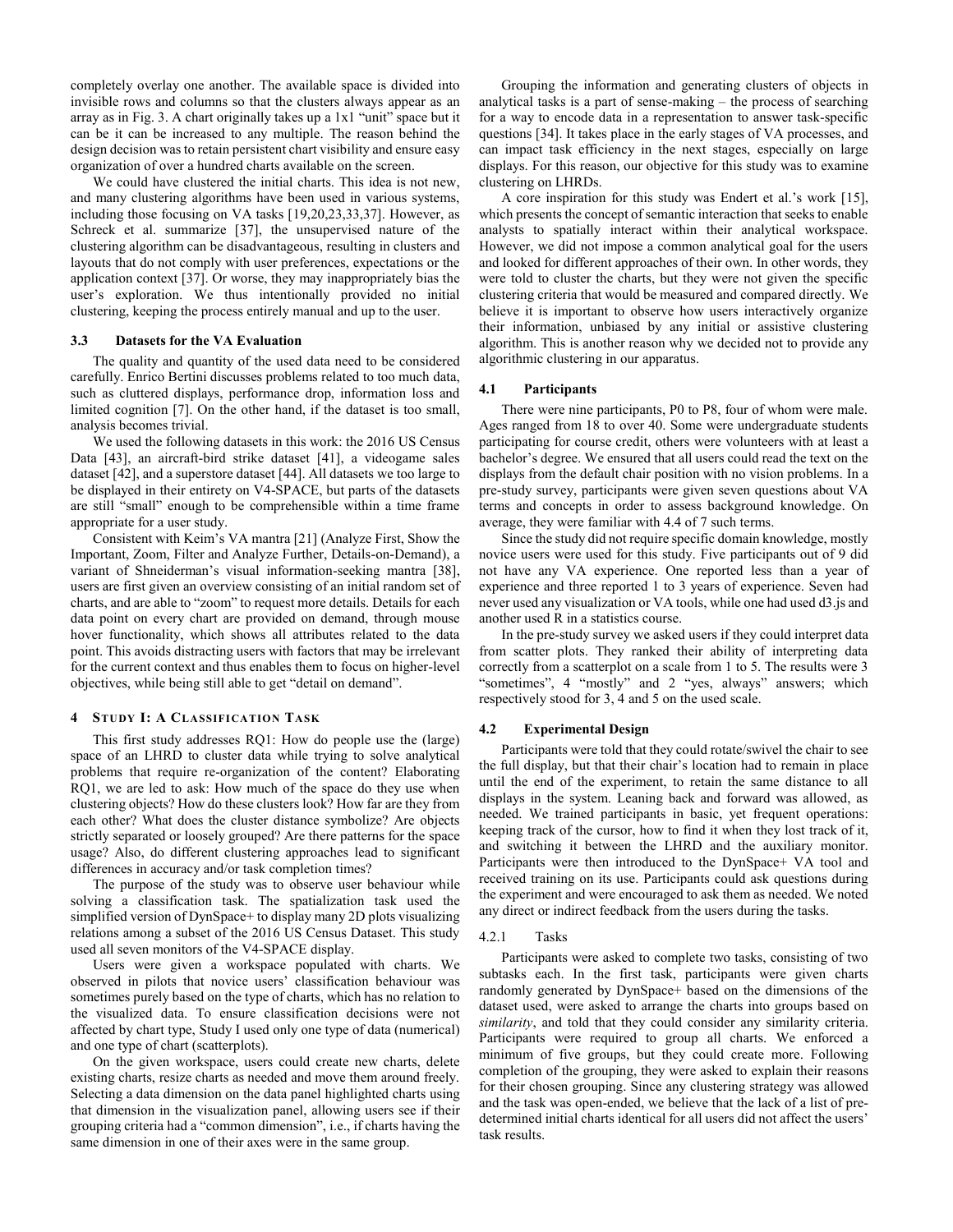In the second task, participants were asked to select each dimension in turn (using the data dimension panel) to see which charts in the visualization panel used the given dimension, so they could observe any patterns that might become apparent. Participants recorded their observations by typing their response in the study questionnaire displayed on the auxiliary monitor.

## 4.2.2 Data Collected

User clustering activity was tracked both by screen-capturing and by recording the final grouping positions along with information about each chart in the groupings. Questionnaire answers were recorded using free-form text boxes and were stored in a survey system.

At each step of the procedure, we watched and noted observations, to be able to better understand the raw screen recordings, e.g., through manually recordings incidents of frustration at any point in time, which further informed the analysis of the results.

At the end of the study, we did an audio-recorded post-study interview with each participant, which typically took less than 5 minutes. This interview was semi-structured, using a list of questions regarding completed tasks, the software tool, the system, what they liked, what was challenging and/or confusing, and whether they had any further feedback.



Fig. 3. Variation in aspect ratios used by participants. P6 used a roughly square orientation (aspect ratio ~1, top left) while P4 used a vertically-oriented layout (aspect ratio <<1, top right) and P5 used a horizontal orientation (aspect ratio  $\gg$  1, bottom).

#### **4.3 Results**

## 4.3.1 Clustering

Participants' group of charts appeared as clusters of visual information sets. Three participants created only the minimum allowed five groups and four created 6 clusters. The other two participants created 8 and 16 groups respectively. The participants used one of the following three equally prevalent strategies when clustering: Similar visual appearance (P1, P2, P7), commonality in labels (P0, P4, P5), or in topics (P3, P6, P8). When building clusters, charts were arranged horizontally or vertically (P0, P1, P4, P5), around a center (P6, P8), or in a mixed arrangement (P2, P3, P7).

For some users, there was no perceptible relation between different clusters in the workspace. (P0, P1, P4, P5). For P3, cluster shapes were determined by cluster types. For the rest (P2, P6, P7, P8), as the similarity between clusters increased, the distance between them got smaller. For those participants, relations between clusters were reflected by cluster separation. For some participants, there was either no (P0, P1) or only a minimal (P3, P5, P8) distance between clusters. For some (P4, P6), the bezels strongly influenced the cluster separation. The distance between clusters varied for some users (P2, P7) depending on the inter-cluster relations.

After the second task of the first study, participants recorded their observations in writing. Some of the users reported that their clustering mostly aligned with having common dimensions; however, others did not and those explained what approach they followed and why.

# 4.3.2 Space Usage

If a user runs out of free space, DynSpace+ permits vertical scrolling (but not horizontal), via the mouse wheel. We enabled vertical scrolling, as it is very easy to access with the mouse wheel. Horizontal scrolling is relatively less prevalent and typically requires more interaction work to access. Thus, we did not add support for it in DynSpace+. Seven of the of nine participants used the entire width provided by the system. The remaining two used only about a third of the available space, relying heavily on vertical scrolling.

#### 4.3.3 Navigation Techniques

Six participants used physical navigation frequently, i.e., they rotated their head back and forth. The others kept their gaze mostly focused on a subset of the displays.

#### **4.4 Discussion of Study I**

#### 4.4.1 Clustering

Each user's clustering behaviour seemed to be unique. Thus, we did not observe very strong patterns or commonalities among users (recall participants were required to create at least 5 clusters):

- 5 or 6 clusters: P0, P1, P2, P3, P4, P5, P7
- 8 clusters: P8
- 16 clusters: P9

Participants used various criteria for clustering the scatter plots. We identified their criteria by considering the visual appearance of the final layout, feedback from the interview and our own post experiment analyses.

- Visual appearance: Some participants interpreted scatter plots as "pictures" and clustered those that "looked similar".
- Topical relations: Some participants grouped charts with similar and/or related data dimensions. E.g., they created clusters with gender- or sales-related dimensions.
- Common axis labels: Some participants picked a specific data dimension and clustered all charts using that dimension. E.g., they created a cluster of LAND\_AREA versus every other data dimension, whether that comparison made sense or not.

Each approach corresponds to a primary clustering criterion that determines which chart is put into which group. Some participants used only a single criterion for grouping while others applied one criterion for constructing clusters and another for in-cluster positioning and for depicting between-cluster relations. For example, P6 grouped charts using a common x-axis label, as the primary clustering criterion. P6 however, deliberately chose chart positions within each cluster based on "how they visually appear".

The participants' rearrangement efforts resulted mostly in simple shapes, either highly rectangular (aspect ratio substantially different from 1) or round/square (aspect ratio around 1). Classifying cluster shapes by aspect ratio (large ratio: horizontal; small: vertical) yields the following grouping (with examples shown in Fig. 3):

- Horizontal: P5.
- Vertical: P0, P1, P4.
- Square: P2, P3, P6, P7, P8.

For several participants, no semantic pattern of cluster arrangement could be identified. P0 and P1 did not have any space between clusters, which were arranged in a random order. For P4 and P5, clusters were separated with some distance between. However, the spacing seemed uniform and clusters appeared similar.

In contrast, other participants used cluster position to convey meaning. P3 used cluster shape to indicate what the clusters represented. While P3's categorized groups looked somewhat similar, P3's group of uncategorized plots looked different from other clusters in terms of shape and the distance from other clusters.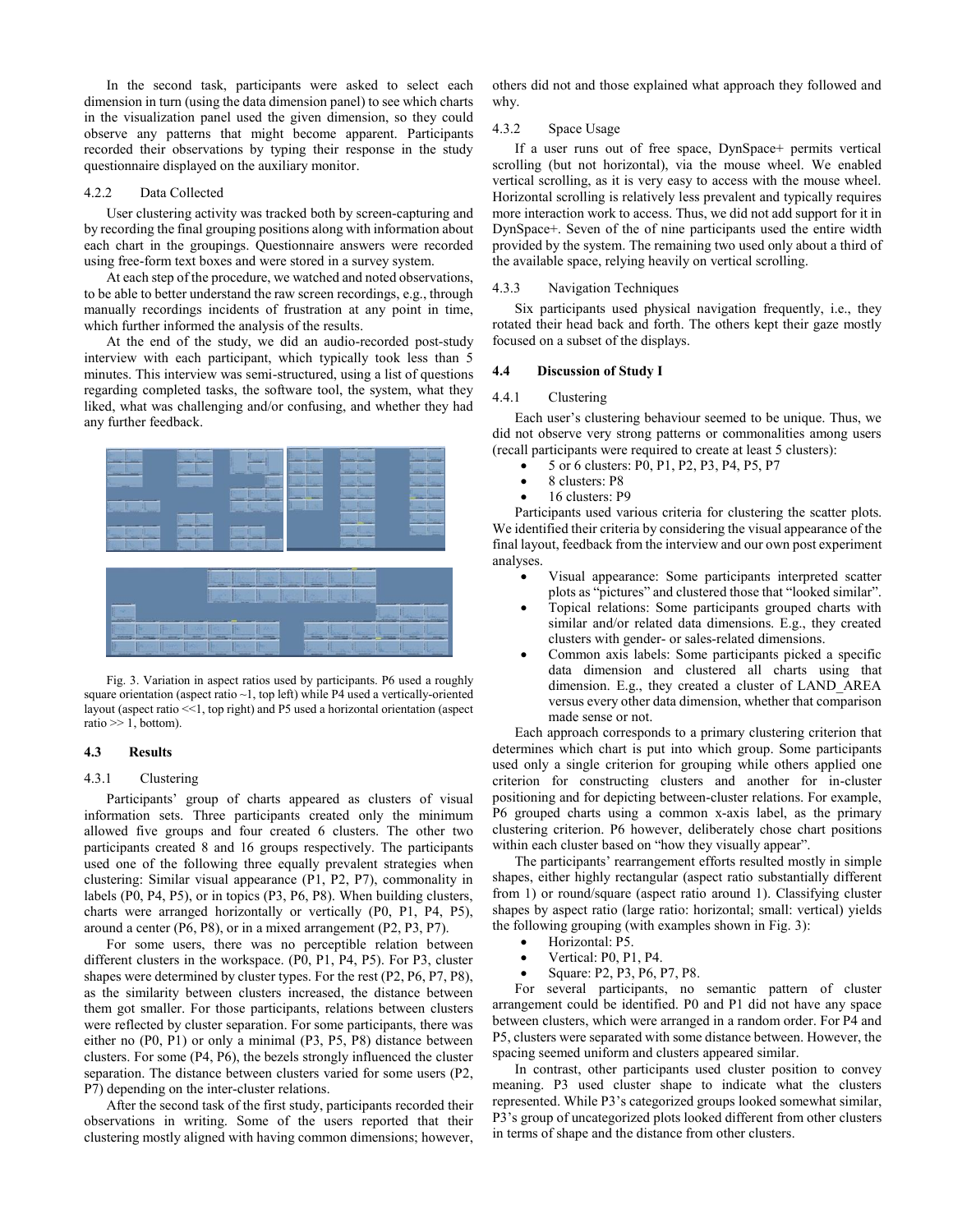Both P2 and P7 clustered plots in terms of visual appearance, so that clusters of strongly correlated plots were placed far away from other clusters, possibly to further emphasize their difference. Other clusters, whose charts were visually more similar, were positioned closer to each other. These participants evidently used distance to symbolize the similarity of the relations they used. In other words, if members of different groups were unrelated, groups were far apart.

Finally, for P6 and P8, the same effect was seen with topical relations. Most groups were located depending on the information they revealed.

As in previous studies [28], it was clear that bezels played a role in their clustering. We observed participants attempting to utilize bezels as an aid to separate clusters. One participant (P4) in particular seemed to adapt their entire grouping strategy around bezels since they created vertical clusters separated by bezels.

Bezels also caused difficulties: on a few occasions participants missed details on a chart when the chart crossed a bezel. Those users then missed a trend or could not categorize the label name correctly, since the text ran over to the next screen.

## 4.4.2 Space Usage

An earlier study [1] suggested people cluster information to reflect their mental model and schema, after having looked at a lot of data. Our first study looks at this first stage of the analytics process where people form their mental models and schema, through experimental clustering/classification.

Interestingly, two participants used space in a radically different way, essentially orthogonal to the display system's characteristics and features. While our horizontally-wide display system supports viewing information just through physical movements, these two users' approach (P0 and P1) depended completely *on vertical scrolling* with the mouse wheel. They gathered all charts together and did not leave any distance between them to spatially encode different clusters. P0 reported that the large space was distracting and that they wanted to limit the content to a smaller, physical FOV. Due to this trade-off, P0 and P1 needed much more vertical space than available, 210% resp. 170%. As they used very limited horizontal space, their navigation through the charts required frequent vertical scrolling.

One potential explanation might be that some users prefer to avoid physical navigation, in contrast to previous reports [2,3,4]. In Study I (and in Study II, below) some users stated they wanted to keep everything within their central, i.e., foveal, vision without having to rotate their head. For such users, sitting still and using the mouse to control the system seems to be preferable to performing body and head rotations to access the information on the displays. One potential reason might be that mouse movements could be (or at least perceived to be) faster than head or even body movements. Also, some users do not seem to be comfortable with relying on their peripheral vision and want to gather all information in a compact space (i.e., within their foveal vision) that they can monitor without missing any content.

An alternate explanation is that current advances in technology are pushing users towards certain approaches. As smartphones increasingly pervade everyday life, we become increasingly used to scrolling (vertically) through content. This form of accessing content has potentially formed navigation habits that shape how users arrange content, even on wide screens.

As indicated both by layout results and participant interviews, it is certain that the observed behaviour was based on individual's differences: some participants spread content across the wide horizontal space while others purposefully scrolled up and down.

From a layout orientation point of view, P0 and P1's contents were aligned to the left borders of the space. The clusters of P5 and P7 were also slightly biased towards the left side. One potential explanation is that the data dimensions panel was on the left. In contrast however, P8's content was concentrated towards the right, as also confirmed in

that participant's self-report. Other participant's clusters were distributed across the entire display space.

# 4.4.3 Navigation Techniques

Earlier studies reported a preference for physical over virtual navigation [2,3,4], as noted above. However, in our study, we observed mixed results around navigation. Users exhibited widely different navigational habits and preferences.

P7 leant forward as a different type of physical navigation, to be better able to visually focus on the displays. P3 reported enjoying physical navigation and preferred that over virtual navigation: "*even if I had needed to navigate virtually, I would have rather used tabs than vertical scrolling*".

However, P5 stated that they did not *like* navigating physically, despite organizing their content using that strategy. P8 used both virtual navigation through vertical scrolling and physical navigation by body/head/eye rotation to cover the complete 131° display. P0 and P1 however preferred virtual over physical navigation, using only 37° and 53° of the horizontal FOV respectively, leaving the remaining space blank. During clustering, both ran out of vertical space, and used the mouse wheel to virtually navigate, i.e., scroll up and down. They seemed to be content with this strategy and did not seem to want to navigate physically by placing charts in a wider space and rotating their heads to access them.

# **5 STUDY II: LHRD IMPACT ON VA**

Our second study addresses RQ2 and RQ3:

- RQ2: Do larger displays help user to do better in VA tasks? How does task success change as screen size is increased?
- RQ3: How does task success change as resolution is increased? Does higher resolution improve task success in VA tasks?

The study investigates if display size and resolution affect VA task success, analysis approaches, or user preferences.

# **5.1 Participants**

Of the 18 participants (Table 1), 13 were 23 to 28 years old while the rest were 29 or older. Participants were offered a cash stipend for their participation. As in the first study, participants had to be able to read text on the displays, which was in this study the size of 10 pt text on a paper at normal reading distance.

Participants were required to have a basic understanding of data analysis, visualization knowledge and some VA experience, either through academic (course completion, conducting research) or professional experience.

# **5.2 Experimental Design**

We used a mixed 3 (display size) x 3 (display resolution) design. Display size was a within-subjects factor, while resolution was between-subjects. Each participant was randomly assigned one of three screen resolutions. To avoid ordering effects, we applied a twodimensional Latin square for the three display conditions and the three datasets across participants. Each task used a different data set to reduce any potential learning effects. Datasets were equivalent in size and complexity and the associated tasks were carefully matched to ensure comparable levels of task difficulty. See Table 1.

To create the different screen size conditions, we temporarily disabled the outer two or four displays, which generated the 3-, 5- and 7-screen conditions of the experiment (S1, S2, S3). Horizontal viewing angles from the chair were  $\sim$ 130,  $\sim$ 90 and  $\sim$ 50 degrees for S3, S2 and S1, respectively.

Participants were randomly assigned to one of 3 resolution configurations, where all displays were set to one of:

- R3: 3840 x 2160 (2160p/4K)
- R2: 1920 x 1080 (1080p or half of original resolution)
- R1: 1280 x 720 (720p or a third of original resolution)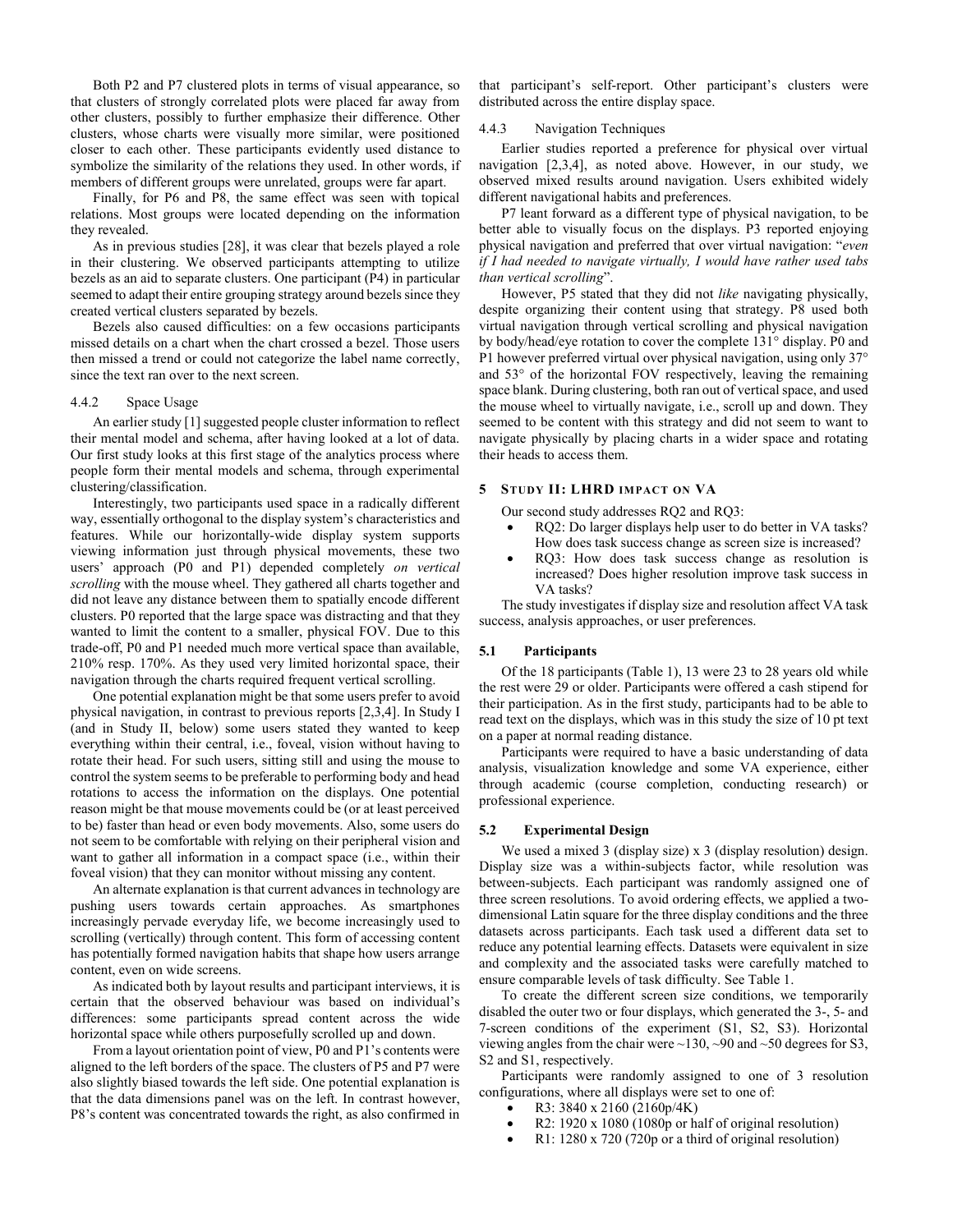At the distance determined by the chair's position, the R2 condition is equivalent to a Retina Display, while R1 was a lower resolution and R3 had a higher resolution. Our purpose was to determine if resolution made a difference in text and data legibility (investigated in 3D space previously [11]) and to observe the effect of resolution on analysis with dense data. Fig. 4 shows a user working on V4-SPACE with the (S1, R2) condition.

In this study, each participant was given a 10 to 15 minute introduction to the VA tool by demonstrating the main features in a predefined sequence. Participants were then asked to complete a training task on their own, without time restrictions. They were permitted to ask questions if they forgot about functionality, or if they got confused. They were required to finish all steps of the training task until they could complete the tasks on their own, i.e., were reasonably comfortable with the analytic capabilities of the tool, after which the main experimental tasks started.

Each main task consisted of two parts: Exploratory analysis (part a) and answering specific questions about the data (part b).

In the exploratory analysis part, users were asked to find and write down up to ten insights about the dataset, where an insight was specified as an individual observation about the data, i.e., a unit of discovery [35]. Prior to the study they were given instructions on what an "acceptable level of complexity" of their findings was.

In the second part, users were asked a specific set of questions about the dataset; where the answers could be found using the VA tool to analyze the dataset. For each task and the associated dataset users were required to decide what data dimensions to plot and compare against, interpret intermediate level findings correctly, and use obtained information correctly to reach ultimate analytics goals.

Users were given eleven minutes for each of the two parts (part a and part b) of the three tasks (T1, T2 and T3), including the time for reading descriptions, which would give them approximately 10 minutes to spend on the actual analysis for each part. When the time was up, the online questionnaire proceeded to the next page, i.e., from Task 1 (a) to Task 1 (b), regardless of whether the user finished the task or not. Typing the insights on the auxiliary monitor was included in the given time. We did not think that this activity would interrupt analytical process significantly, as the users needed to type only after every individual, separate finding of information.

# **5.3 Results**

# 5.3.1 Quantitative Results

The primary goal of this study was to quantify VA task performance. Each participant worked on three tasks with different datasets and performed two types of analysis for each, one exploratory and one structured. The measures of task performances were task accuracy and completion time.

Quantitative evaluation of results is crucial [45,46]. We scored results based on the number of insights found, correct answers to questions, time bonuses and incorrect answer penalties. In part a), each qualifying answer was one point, and time (<10 mins per task) added one point. To maintain a minimum standard in insights, prior to the study they were given instructions on what an "acceptable level of complexity" of their findings was.

In part b), each correct answer was worth 3 points and incorrect answers received -1 point, since we wanted to discourage guessing. Participants could thus score up to 23 points on each task. The results of the scoring are shown in Table 1. In the dataset columns (Task1, Task2 and Task3 on the right), C is the census dataset, V is videogames and S is the superstore dataset. For example, P00 first did the Census data task on size S1 with R1 (score 15), then the Videogame task on size S2 with R1 (score 19) and finally the Superstore data task on size S3 with R1 (score 16).

After the tasks, each user was asked to complete a questionnaire to rate the display conditions in terms of:

- Which display condition was their overall favorite?
- How well did that display condition enhance their effectiveness and efficiency for VA tasks?
- Ease of use of that display condition for VA tasks.

User responses to different display size conditions varied a lot. In general, the 5- and 7-display conditions were better in terms of efficiency and effectiveness. However, the 3-display condition—the smallest—was preferred for ease of use. We did not find statistically significant differences in the subjective user ratings.

Table 1. Study II Task parameters and score. S1/2/3 refers to display size: 3, 5 or 7 monitors; R1/2/3 refers to resolution: low, medium or full; C/V/S refers to the dataset/problem used: Census, Videogame or Superstore. Maximum possible score: 23.



Fig. 4. Participant working with the 3-screen configuration (S1) at 1080p resolution (R2) conditions of V4-SPACE, using the US Census data on DynSpace+. Tasks and the questionnaire are displayed on the auxiliary display, visible in the foreground. The analysis itself was done on the LHRD visible in the background.

| Partici-         | Size S1                 |              | Size S <sub>2</sub>     |              | Size S3                 |              |                        |
|------------------|-------------------------|--------------|-------------------------|--------------|-------------------------|--------------|------------------------|
| pant             | <b>Task</b><br>type     | <b>Score</b> | <b>Task</b><br>type     | <b>Score</b> | <b>Task</b><br>type     | <b>Score</b> | Reso-<br><b>lution</b> |
| P <sub>00</sub>  | C                       | 15           | V                       | 19           | S                       | 16           | R1                     |
| P10              | $\mathcal{C}$           | 15           | V                       | 23           | $\mathbf S$             | 13           |                        |
| <b>P01</b>       | $\overline{\mathsf{V}}$ | 14           | $\mathbf S$             | 17           | $\mathcal{C}$           | 17           |                        |
| P11              | V                       | 23           | S                       | 20           | $\mathcal{C}$           | 20           |                        |
| P <sub>02</sub>  | S                       | 20           | $\mathcal{C}$           | 23           | $\overline{V}$          | 20           |                        |
| P12              | $\mathbf S$             | 9            | $\overline{C}$          | 12           | V                       | 15           |                        |
| P <sub>0</sub> 3 | $\overline{V}$          | 15           | $\mathbf S$             | 15           | $\mathbf V$             | 19           | R <sub>2</sub>         |
| P13              | V                       | 16           | S                       | 16           | V                       | 12           |                        |
| P <sub>04</sub>  | S                       | 20           | $\mathcal{C}$           | 23           | $\overline{\mathsf{V}}$ | 15           |                        |
| P14              | $\mathbf S$             | 23           | $\mathcal{C}$           | 20           | $\mathbf V$             | 11           |                        |
| P <sub>05</sub>  | $\overline{C}$          | 20           | $\overline{\mathsf{V}}$ | 10           | S                       | 19           |                        |
| P15              | $\overline{C}$          | 20           | V                       | 15           | S                       | 23           |                        |
| P <sub>06</sub>  | ${\bf S}$               | 15           | $\mathbf C$             | 18           | $\overline{\mathbf{V}}$ | 11           |                        |
| P <sub>16</sub>  | S                       | 11           | $\mathbf C$             | 19           | $\mathbf V$             | 10           | R <sub>3</sub>         |
| P <sub>0</sub> 7 | $\mathbf C$             | 20           | $\bar{V}$               | 23           | ${\bf S}$               | 15           |                        |
| P17              | $\mathbf C$             | 18           | $\mathbf V$             | 20           | S                       | 17           |                        |
| P <sub>08</sub>  | $\overline{\mathsf{V}}$ | 9            | S                       | 19           | $\mathbf C$             | 15           |                        |
| P18              | V                       | 19           | S                       | 19           | $\overline{C}$          | 19           |                        |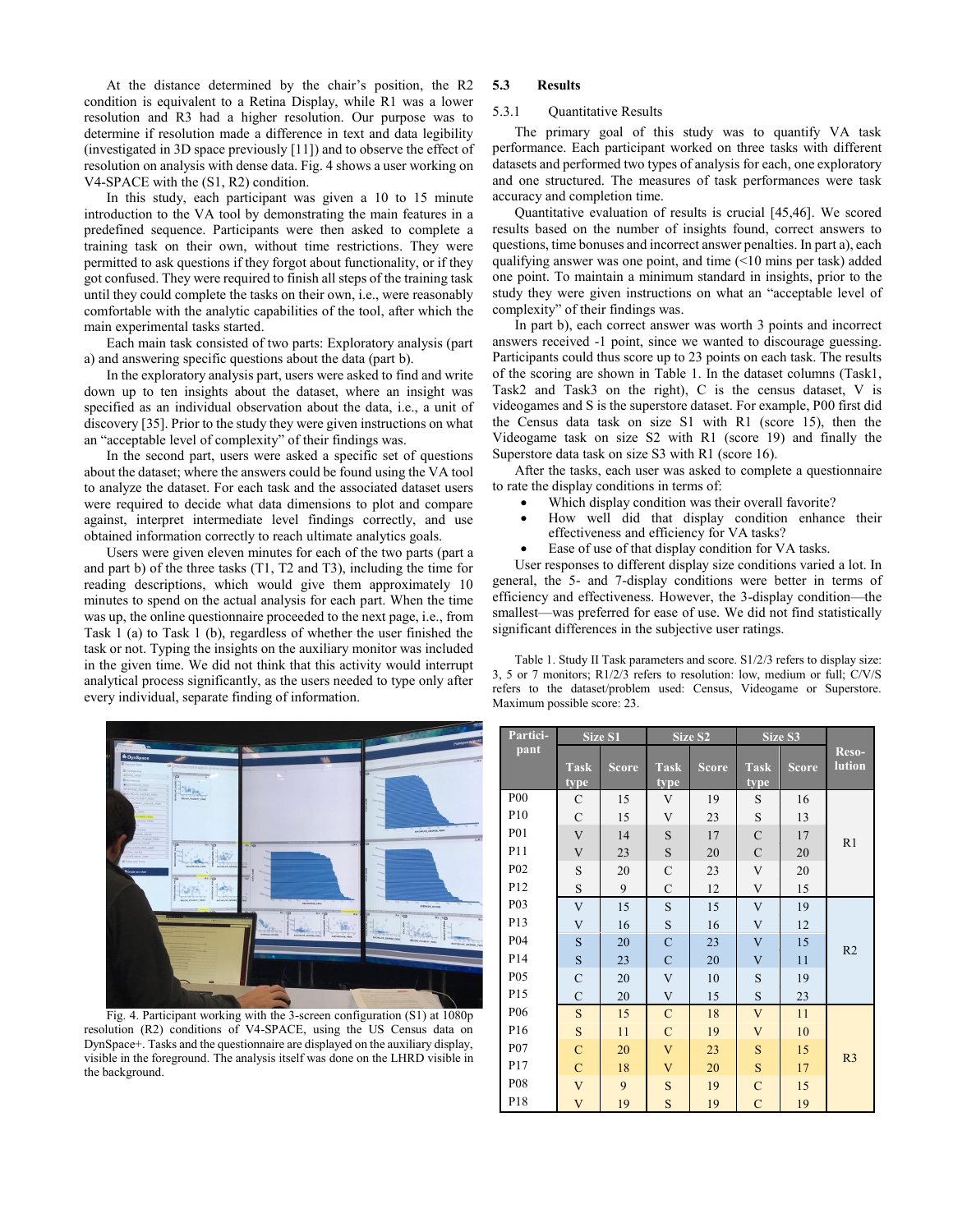## 5.3.2 Qualitative Results

Based on qualitative observations, different display sizes seem to have encouraged/forced participants to make on the fly changes to their strategies during analysis. After switching from the S3 condition to S1, P00 commented: "*I was using (all) screens. Now I feel trapped.*" To overcome space restrictions, they limited the data to a smaller subset of dimensions to reduce the amount of the data.

Characteristically, P01 always worked on a single chart and made it extremely large. "*Can we clear the space?*" was P01's first question when they started the analysis, as they did not seem to find it useful to have many simultaneously visible charts.

P02's analysis seemed to have been affected negatively by two factors: vertical display bezels and the small, fast mouse pointer on large displays. The interaction with the mouse affected time and bezels impacted task success.

P03's favorite was the middle case, S2, explaining "*[S1] was too small and in [S3] there was too much data at the periphery.*"

P07 had a mixed approach, making use of most of the VA tool's capabilities. This participant had a productive session and identified most of the answers. P08 thus discovered it was much faster to look at correlations by dragging a dimension onto a chart than to create a new chart.

At the end of the analysis sessions, participants were asked to answer questions regarding their experience. The purpose was to learn more about preferences on display sizes, navigation, space and content management strategies, and overall analysis approach.

Display Size: P17 summarized their experience by saying: "I was happy with the medium size configuration that uses 5 screens. I could quickly choose items from the menu on the left. The dragging was easier than the large [7-screen] configuration. I had more space to arrange visualization compared to the small [3-screen] configuration."

Space Management: Some participants managed to use the horizontal space efficiently. P14 said: "On a few occasions, I put together multiple charts to see insights." Others did not. P11 said: "I usually expanded the plots in the center of the screen, while there was extra white space [on the] far-right end."

Content Management: DynSpace+ provides an initial set of charts for the data exploration. Most participants liked this feature. P12 stated: "I feel the system was effective at getting a bird's eye view of the trends and correlations." P13: "Being able to see multiple graphs at the same time was a big bonus of this system. I liked to be able to eliminate and filter information and [still] only look the graphs I needed." P17: "Initial figures that are generated automatically made the process and exploration faster. The filters and sorting were quite useful to find specific detail about the data."

Navigational Preferences: Some participants explained they preferred virtual navigation. P6 responded with "*a mix of both*". However, the majority still preferred (the limited form of) physical navigation through chair rotation.

#### **5.4 Discussion of Study II**

#### 5.4.1 Discussion of Quantitative Results

To eliminate any effect of experience level between the participants, we normalized the raw scores by setting the personal best of each participant to 10 and scaling their scores from the other two tasks accordingly. Moreover, we also removed 3 of the total of 54 scores as they were unusually low (less than 5) and were likely caused by fatigue. These 3 scores occurred once for each display condition.

To analyze the quantitative task results, we applied a two-way mixed ANOVA after verifying that it meets preconditions, which indicated a significant effect from the size condition:  $F(2,9) = 3.32$ , p= < .05, Fig. 5). According to the post-hoc test, S2 significantly outperformed S1 and S3. Resolution did not have a statistically significant impact. We also verified there was no significant interaction between the two factors.



Fig. 5. Results of normalized scores by display size condition.

We also investigated effectiveness and efficiency, ease of use and overall popularity of each display size condition through subjective measures. Variance was very high and none of the conditions were statistically significant. Therefore, we can only state that participants seem to have different preferences for display size. Opinions were spread across the spectrum. This differs from some previous work [2], which demonstrated a clear domination of "physical navigation over virtual", and implied that largest displays will be preferred by most users.

## 5.4.2 Discussion of Qualitative Results

As discussed in section 5.4.1, display resolution did not directly affect task success. Still, it had qualitative impacts. In the R1 condition, participants enlarged their charts more frequently compared to R2 and R3. The extra resizing effort impacted task completion times as well as space usage and content organization strategies, but not in a significant manner. A potential explanation is that the tasks did not require participants to discern small details.

Concerning the size of the displays, participants expressed substantially different opinions. Although larger displays seemed to be favored slightly  $(-45\%$  preferred S3,  $-33\%$  preferred S2), each option had some popularity with some participants. Looking deeper into the data, we identified 4 groups of VA experience levels with respect to display size preference:

- Level 0 (no VA experience): Highly prefer S3.
- Level 1: Mixed.
- Level 2: Mixed.
- Level 3 (very experienced with VA): Prefer S2.

Overall, more experienced participants seemed to prefer S2, while those least experienced (level 0) preferred S3. Also, for exploratory tasks participants preferred S3, but preferred S1 or S2 for structured tasks.

Physical navigation did not dominate virtual navigation. While some participants liked to turn with the chair and rotated their body and head to view the information, others preferred vertical scrolling through the mouse wheel.

Finally, we observed some task performance inhibitors during Study II, namely, the bezels and limits to mouse interaction. P02 was adversely affected by both factors. P08 seemed to have problems with using a mouse on such a large display, repeatedly losing track of the cursor, wrong clicks, and motions that were simply too fast. That caused P08 to lose time, which resulted in time pressure and a reduction in time task performance.

# **6 SUMMARY AND CONCLUSION**

We conducted two VA studies on LHRDs using a VA tool in this work. The first study involved a spatial organization task, whereas the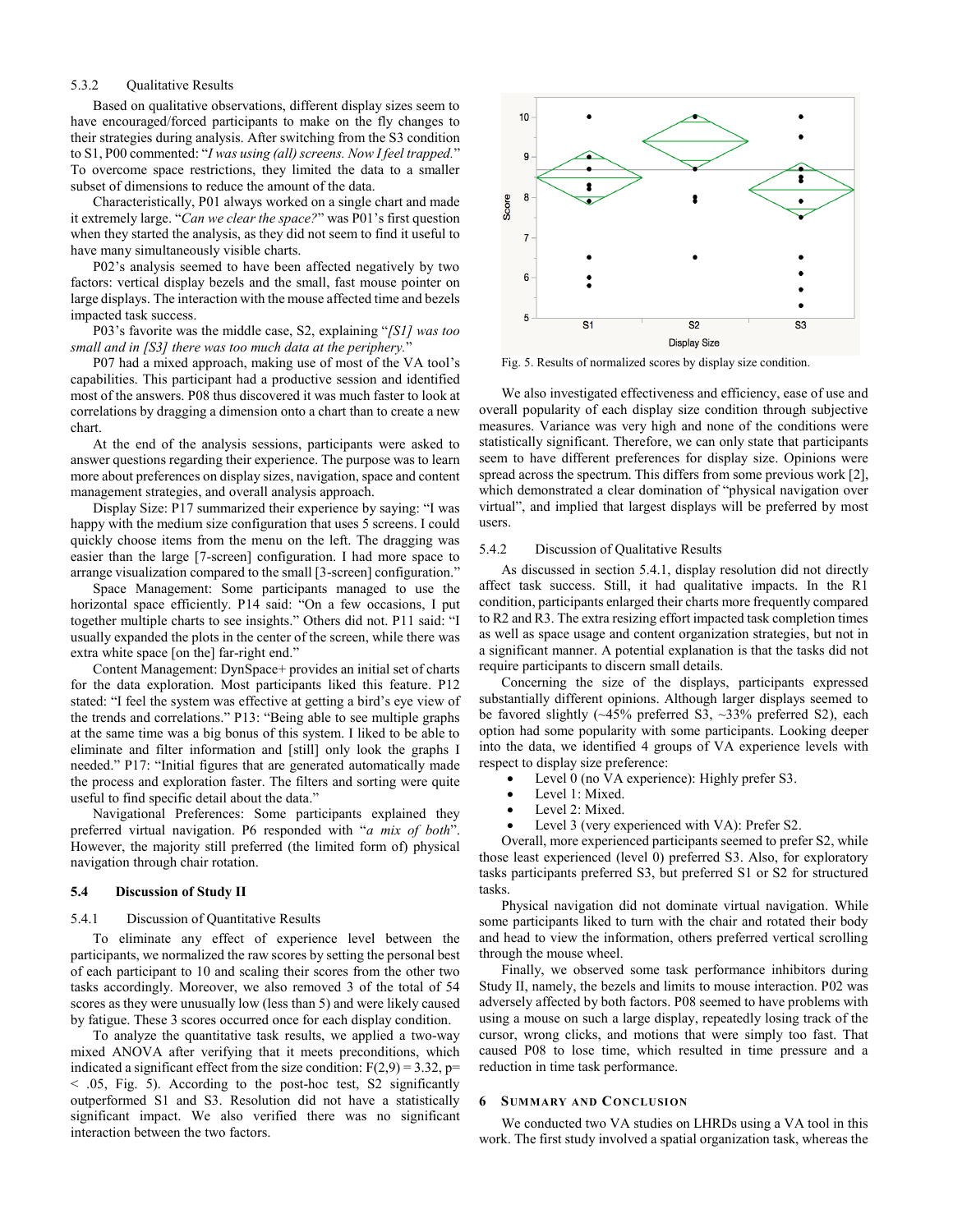second study investigated effects of changes in display size and resolution on VA task success.

The first exploratory study was intended to identify challenges and yielded qualitative observations. All participants were given the same task and there was only one condition. We obtained new empirical information about participants' approaches when asked to prepare large volumes of data for analytical tasks on a VA space laid on large displays. The results of study I suggest that participants follow substantially different classification and spatial organization strategies, even though all started with the same state. We observed clear distinctions in terms of clustering strategies, space usage, and preferred navigation techniques.

In the second study, we investigated the effect of display resolution and size. Display size was the within-subjects factor while resolution was between-subjects. We tracked both quantitative and qualitative measures to analyze task performance and participant preferences. In this second study, resolution did not have a statistically significant impact on quantitative task success, but display size did, as measured through completion time or with a scoring system depending on task accuracy. Studying the effect of resolution is new in VA research. With an eye towards optimizing analytics performance, we looked asked how large a large display system should be and whether there is an optimum size, or better an optimal view angle (FOV) that the display system should span.

Participants in both studies complained about bezels going through a chart. In fact, in some cases bezels intruded upon the analysis and negatively affected results, suggesting that adaptation to bezels is important in VA for those LHRDs with bezels.

We kept the analysis space (LHRD) and evaluation space (auxiliary display) separate. While participants worked on LHRDs, administrative study information was displayed on the small monitor in front of them, and they answered task questions on this monitor, as well. Displaying questions on the main screen during analysis would either reduce the available screen space or would require frequent tab switches that would reduce the persistent visibility of the content. An alternative to an auxiliary monitor is paper-based instructions and forms. However, since we found that task switches on LHRDs are very costly, we did not require participants to switch modes from a mouse to pen-and-paper during the task.

Although still the most popular choice, physical navigation was not uniformly preferred by all users of large displays working on VA tasks. This differs from some previous work [2,3,4]. A possible explanation is that while some degrees of physical navigation (eye rotation, slight head movement) are easy for all participants, larger head turns and body rotations were less preferable to some. For those participants virtual navigation, such as vertical mouse scrolling, was preferred. Some participants reported that the larger display condition was irritating due to the need for physical movement for navigation.

As in the literature, large displays are preferred over conventional monitors [3,4]. However, bigger is not always better. S2 appeared to be best condition in our studies; we speculate this may relate to S2 providing ~90 degrees of (horizontal) FOV. Some works support this statement, though. A study that investigates relations between display size, information space, and scale ratio in separate experiments with interfaces that implement classic information visualization techniques (focus+context, overview+detail, zooming) for multi-scale navigation in maps state that a larger display does not improve performance in multi-scale navigation tasks where targets are visible at all zoom levels and that the completion times decrease with larger display size as users find the interfaces harder to use when displays are too large [24]. Another study reports hindering effects of navigational costs on the gains from reducing virtual navigation by using larger displays [47].

Higher resolutions, on the other hand, did not improve task success quantitatively, though it appeared to have had a qualitative impact.

In overall, we believe our findings and observations improve our understanding of the role of LHRDs in VA and see that there is a need for additional studies to compare obtained results.

# **7 FUTURE WORK**

In the first study, two participants unexpectedly used only a very narrow portion of the LHRD, performing their tasks through heavy use of vertical scrolling, i.e., in a way they were accustomed to by everyday devices such as smartphones. It would be interesting to study this kind of behaviour further. Moreover, based on the observed differences between individuals, we speculate that one could identify groups of users with common behavioural patterns. Then, one could optimize the design of the system user interfaces for these behavioural patterns. Yet, this is clearly a subject of future work.

## **REFERENCES**

- [1] Andrews, Christopher, Alex Endert, and Chris North. "Space to think: large high-resolution displays for sensemaking." In *Proceedings of the SIGCHI conference on human factors in computing systems*, pp. 55-64. ACM, 2010.
- [2] Andrews, Christopher, and Chris North. "The impact of physical navigation on spatial organization for sensemaking." IEEE Transactions on Visualization and Computer Graphics 19, no. 12 (2013): 2207-2216.
- [3] Ball, Robert, Chris North, and Doug A. Bowman. "Move to improve: promoting physical navigation to increase user performance with large displays." In *Proceedings of the SIGCHI conference on Human factors in computing systems*, pp. 191-200. ACM, 2007.
- [4] Ball, Robert, and Chris North. "The effects of peripheral vision and physical navigation on large scale visualization." In *Proceedings of graphics interface 2008*, pp. 9-16. Canadian Information Processing Society, 2008.
- [5] Baudisch, Patrick, Nathaniel Good, Victoria Bellotti, and Pamela Schraedley. "Keeping things in context: a comparative evaluation of focus plus context screens, overviews, and zooming." In *Proceedings of the SIGCHI conference on Human factors in computing systems*, pp. 259- 266. ACM, 2002.
- [6] Baudisch, Patrick, Edward Cutrell, and George Robertson. "High-density cursor: a visualization technique that helps users keep track of fastmoving mouse cursors." In *Proc. Interact'03*, pp. 236-243. 2003.
- Bertini, Enrico. "How do you visualize too much data?" Fell in Love With Data. http://fellinlovewithdata.com/guides/how-do-you-visualizetoo-much-data (accessed October 19, 2017).
- [8] Bezerianos, Anastasia, and Ravin Balakrishnan. "View and space management on large displays." *IEEE Computer Graphics and Applications* 25, no. 4 (2005): 34-43.
- [9] Bezerianos, Anastasia, and Ravin Balakrishnan. "The vacuum: facilitating the manipulation of distant objects." In *Proceedings of the SIGCHI conference on Human factors in computing systems*, pp. 361- 370. ACM, 2005.
- [10] Bowman, Doug A., Larry F. Hodges, Don Allison, and Jean Wineman. "The educational value of an information-rich virtual environment." Presence: teleoperators and virtual environments 8, no. 3 (1999): 317- 331.
- [11] Chen, Jian, Haipeng Cai, Alexander P. Auchus, and David H. Laidlaw. "Effects of stereo and screen size on the legibility of three-dimensional streamtube visualization." IEEE transactions on Visualization and Computer Graphics 18, no. 12 (2012): 2130-2139.
- [12] Czerwinski, Mary, Greg Smith, Tim Regan, Brian Meyers, George G. Robertson, and Gary K. Starkweather. "Toward characterizing the productivity benefits of very large displays." In *Interact*, vol. 3, pp. 9-16. 2003.
- [13] Dourish, Paul. Where the action is: the foundations of embodied interaction. MIT press, 2004.
- [14] Endert, Alex, Patrick Fiaux, and Chris North. "Unifying the sensemaking loop with semantic interaction." In *IEEE Workshop on Interactive Visual Text Analytics for Decision Making at VisWeek 2011*. 2011.